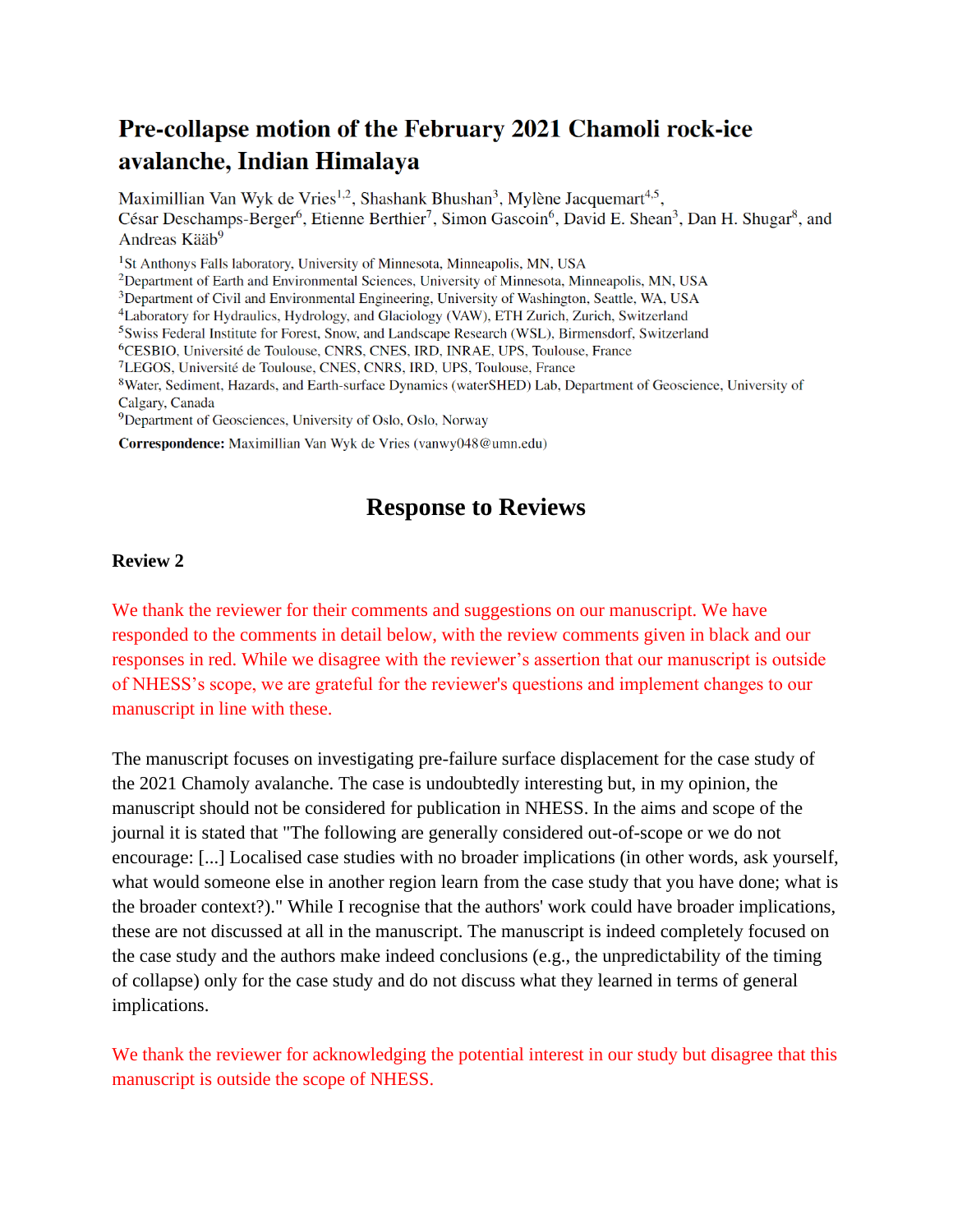Reviewing the scope of the journal, we see the following three points:

- the study of the evolution of natural systems towards extreme conditions, and the detection and monitoring of precursors of the evolution;
- the detection, monitoring, and modelling of natural phenomena, and the integration of measurements and models for the understanding and forecasting of the behaviour and the spatial and temporal evolution of hazardous natural events as well as their consequences;
- the design, development, experimentation, and validation of new techniques, methods, and tools for the detection, mapping, monitoring, and modelling of natural hazards and their human, environmental, and societal consequences;

We believe that our manuscript, through an in-depth study of the Chamoli rock-ice avalanche pre-collapse conditions and the methods used to assess this instability, contributes to all three of these points. Furthermore, we do not believe that the reviewer's statement "While the authors' work could have broader implications, these are not discussed at all" is accurate. Even in its present state, our objectives are broad enough to be of relevance beyond the Chamoli rock-ice avalanche (e.g. our objective line 110: "Would these pre-collapse datasets and tools would be adequate to identify this hazardous slope without the prior knowledge of its failure?"), and we dedicate an entire subsection of our Discussion to the broader implications ("Future perspectives : remote-sensing based hazard monitoring").

Indeed, one of our primary aims in this manuscript is to use the complex, but also well-studied and information-rich Chamoli rock-ice avalanche to evaluate the potential of Earth Observation datasets to detect unstable slopes and landslides prior to their occurrence. When discussed from this perspective, we believe that detailed individual case studies can contribute to our understanding of hazard monitoring techniques and processes well beyond the study area. We discuss below how we have clarified and, in some cases, expanded on this aspect of our manuscript.

In summary, our detailed analysis of the Chamoli rock-ice avalanche draws conclusions that are both novel and more widely relevant for the investigation of the pre-collapse conditions of other unstable slopes, particularly in complex high-relief or glaciated environments.

A review of recently published papers in NHESS shows many examples using a detailed local case study to draw wider conclusions, for instance:

[Submarine landslide source modeling using the 3D slope stability analysis method for the 2018](https://doi.org/10.5194/nhess-22-891-2022)  [Palu, Sulawesi, tsunami,](https://doi.org/10.5194/nhess-22-891-2022)

[The Cambodian Mekong floodplain under future development plans and climate change,](https://doi.org/10.5194/nhess-22-967-2022)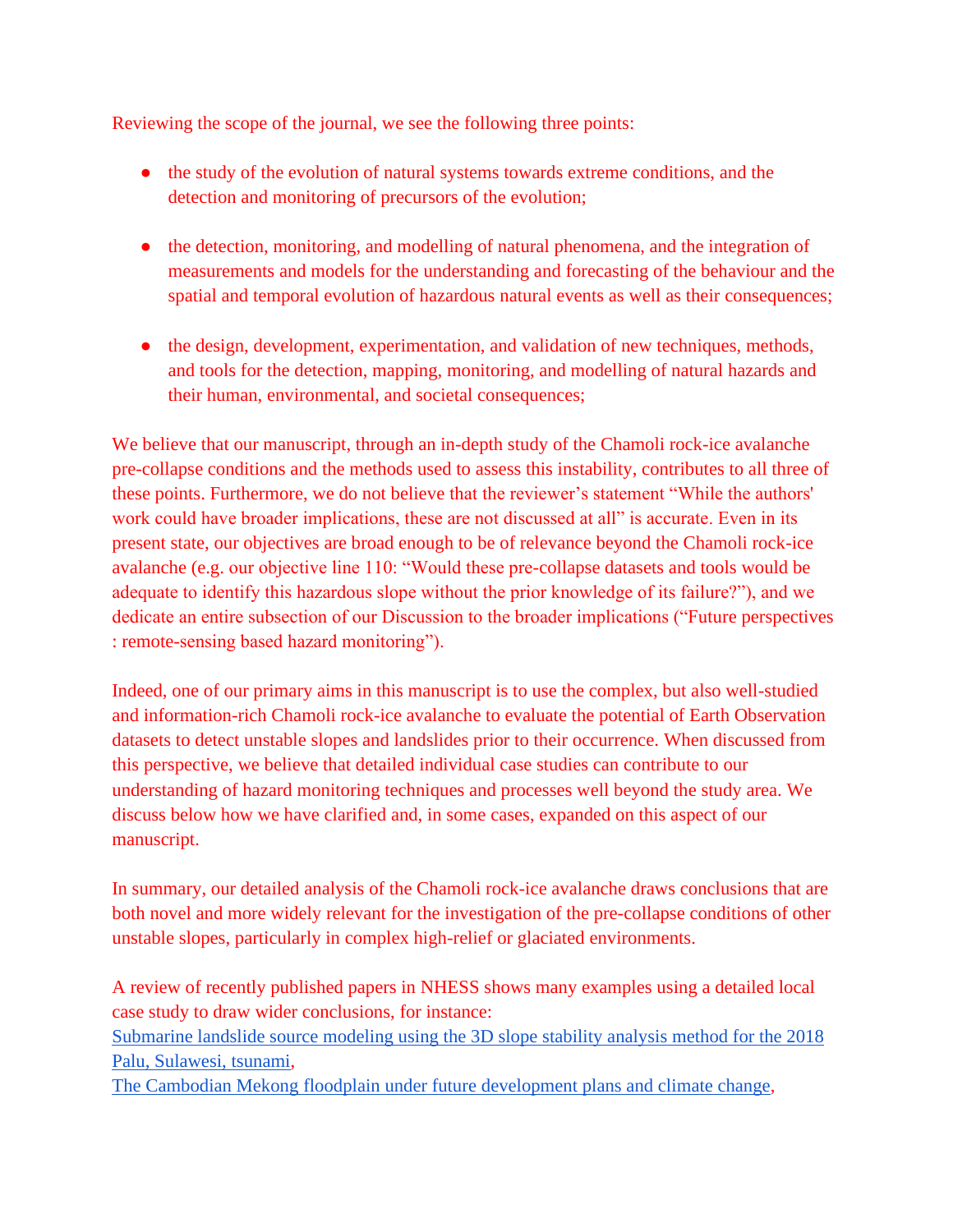[Spatiotemporal evolution and meteorological triggering conditions of hydrological drought in the](https://doi.org/10.5194/nhess-22-995-2022)  [Hun River basin, NE China,](https://doi.org/10.5194/nhess-22-995-2022)

[Geo-historical database of flood impacts in Alpine catchments \(HIFAVa database, Arve River,](https://doi.org/10.5194/nhess-22-831-2022)  [France, 1850–2015\),](https://doi.org/10.5194/nhess-22-831-2022) or

[Correlation of wind waves and sea level variations on the coast of the seasonally ice-covered](https://doi.org/10.5194/nhess-22-813-2022)  [Gulf of Finland](https://doi.org/10.5194/nhess-22-813-2022) (all published within the past month at the time of writing).

Finally, we also note that our manuscript passed the editorial access review editor which suggests that it is potentially of interest for the NHESS readership "Manuscripts submitted to NHESS at first undergo a rapid access review by the editor [...] to identify and sort out manuscripts with obvious deficiencies in view of the above principal evaluation criteria. [...] the paper should contribute something new and interesting to the community." [\(https://www.natural](https://www.natural-hazards-and-earth-system-sciences.net/peer_review/review_criteria.html)[hazards-and-earth-system-sciences.net/peer\\_review/review\\_criteria.html\)](https://www.natural-hazards-and-earth-system-sciences.net/peer_review/review_criteria.html)

As mentioned above, we do believe that valuable points were made in this review. We therefore propose to build on these questions listed below to finalize our manuscript:

Could the timing have been predicted if more images were available (e.g., 24 prior to the collapse, 8 hours prior to the collapse, etc.)?

We agree that this is an important point and will further develop it in the discussion of our revised manuscript through a discussion of what is visible in the pre-collapse imagery, and what would need to be visible to yield useful insight into the timing of collapse.

To specifically answer this question, we do not believe that the data are available to provide a meaningful answer. This question could perhaps have been answered if any image had been collected in the hours preceding collapse, but no such image exists. We do not detect any anomalous pre-collapse increase in velocity in our Sentinel-2 feature tracking timeseries, with the final pre-collapse image pair being the 31st of January and 5th of February 2021 (8 days and 2 days prior to collapse), although the precision of displacements derived from any single image pair is low.

Furthermore, even if the collapse timing were detectable in pre-collapse imagery, this would not in itself be sufficient for the methods to be applied for hazard monitoring. For methods to be useful in hazard monitoring, the timing of collapse must be identifiable without special attention to the imagery immediately preceding collapse, as this timing will not be known.

Is it just a matter of noise or, even without noise, no trend to failure could be seen? Is it a matter of resolution, instead?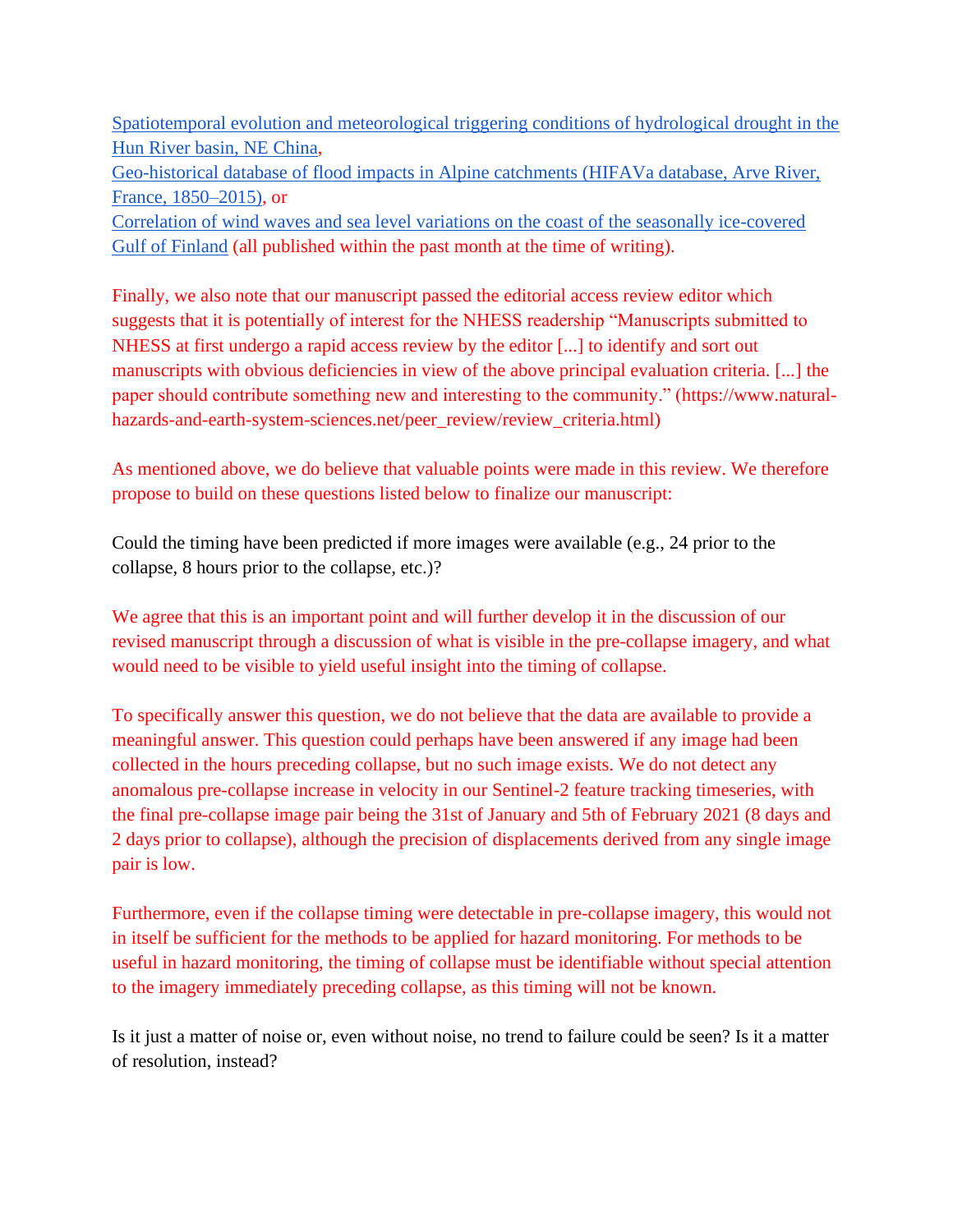Noise and resolution are not independent in the case of feature tracking or DEM generation and differencing. For instance, in feature tracking, the choice of a larger window size will generally reduce noise levels at the cost of lower resolution. A related question could therefore be 'For a spatial resolution sufficient to study a given unstable slope, is the signal-to-noise ratio low enough for the hazard to be monitored?' or conversely 'Is the minimum spatial resolution achievable while maintaining a certain signal- to-noise ratio sufficient for monitoring a given hazard?'. The use of different satellites with higher resolution can provide an improvement, but does not always do so: for instance, the 3 m resolution Planet imagery often produces velocity maps with higher noise levels than the 10m resolution Sentinel-2 imagery due to greater differences in imaging geometry between image pairs.

We discuss some of the limitations of current noise levels in the final section of our discussions and in Figure 8.

Is it a matter of mechanism of failure (e.g., a very steep tertiary creep that causes orders of magnitude of acceleration in a matter of minutes/hours?). Is this mechanism rare or typical in such a type of failures?

The exact collapse mechanism is secondary to our main research question of whether this collapse could have been detected or forecast from remotely sensed data. There is no geomechanical data available in the case of the Chamoli collapse, and any assessments of the mechanisms of failure must be conducted using remote datasets (including seismic data; [https://www.nature.com/articles/s41598-022-07491-y\)](https://www.nature.com/articles/s41598-022-07491-y) and post-event field investigations, complemented by numerical modeling or analogy to other, better instrumented, areas. Here, we propose a collapse mechanism compatible with the available data, based on a combination of permafrost thaw and loading in the headwall crack.

What is the general conclusion in terms of remote sensing capability in predicting failures/timing of failures? What types of landslides could be predicted, instead? Are there examples in the literature of successful/unsuccessful predictions of other case studies based on similar data sources? Will we ever be able to predict the timing of failure based on satellite remote sensing alone?

The final two sentences of our conclusions provide a general conclusion in terms of remote sensing capability in predicting failures/timing of failures. For convenience, we include them here:

"Finally, we assessed the potential of these datasets and approaches for monitoring other unstable slopes. While they were effective at identifying precursory signals at a known collapse site, it remains very challenging to predict such collapses with sufficient levels of confidence in high-mountain areas. "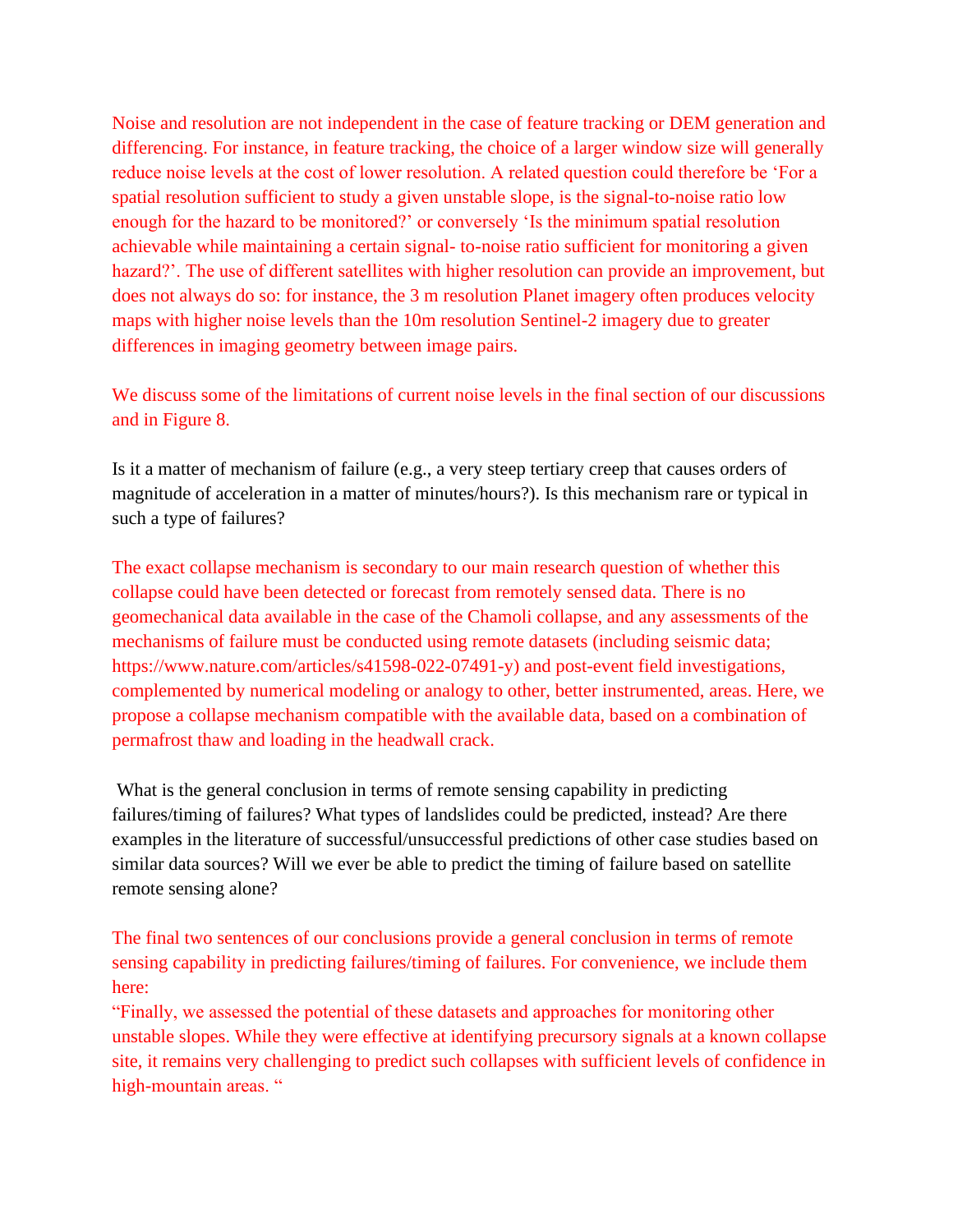We agree that the above questions are important, but also note that many are outside of the scope of our paper. We cannot and should not conclude in general terms about whether remote sensing is able to predict the timing of failure, as each individual site is subject to unique conditions. We found that identifying the timing of collapse at Chamoli was likely not possible. It may, however, be possible in other locations using comparable datasets.

We believe that the following paragraphs in our discussions section (lines 376-385) provides some answers to these questions, and could be further developed in a revised version of this manuscript:

"Overall, forecasting the 7 February 2021 Chamoli rock-ice avalanche prior to its occurrence from remotely sensed datasets would have been very challenging, and certainly not routine work using well-established methods. Current image resolution, characteristics, and processing algorithms result in noise levels on a similar order to the signal itself – although joint interpretation of feature tracking results, DEM differences, and satellite images does reveal clear precursory signs of slope instability. In addition, none of the data in this study are able to adequately forecast the timing of collapse. As such, current archives of satellite images do not currently appear to be practical for forecasting individual events. At the same time, this should not prevent remote monitoring of hazardous zones, particularly when adjacent to vulnerable areas. Every slope failure will exhibit a different range of pre-collapse signals, and new instabilities might be recognized in some cases. Even though the forecasting of individual events remains a challenge, these data have value for identifying zones of highest risk for in-situ monitoring or the installation of early-warning systems (Cook et al., 2021)."

Feature-tracking, DEM differencing, and InSAR datasets can be processed and analyzed on a regional or even global scale – and in many cases pre-processed datasets are already available online (Morin et al., 2016, Gardner et al., 2018). While these pre-processed datasets are not generally produced for slope stability monitoring, they can be used to improve hazard maps and reduce landslide related damage. Future advances in Earth observation satellite capabilities and processing algorithms will improve the quality of such products."

In addition, with reference to the specific case study, I found the discussion speculative, for instance, when it came to the safety factor as all discussions on driving and resisting forces were based on general knowledge/speculation and not supported by, e.g., geomechanical data of the case study.

As we note above, no geomechanical data or other ground-based assessments of the conditions of the avalanche block are available. We are aware of this limitation and note in our Discussion section that: "In the absence of in-situ instrumentation and observations, it may not be possible to